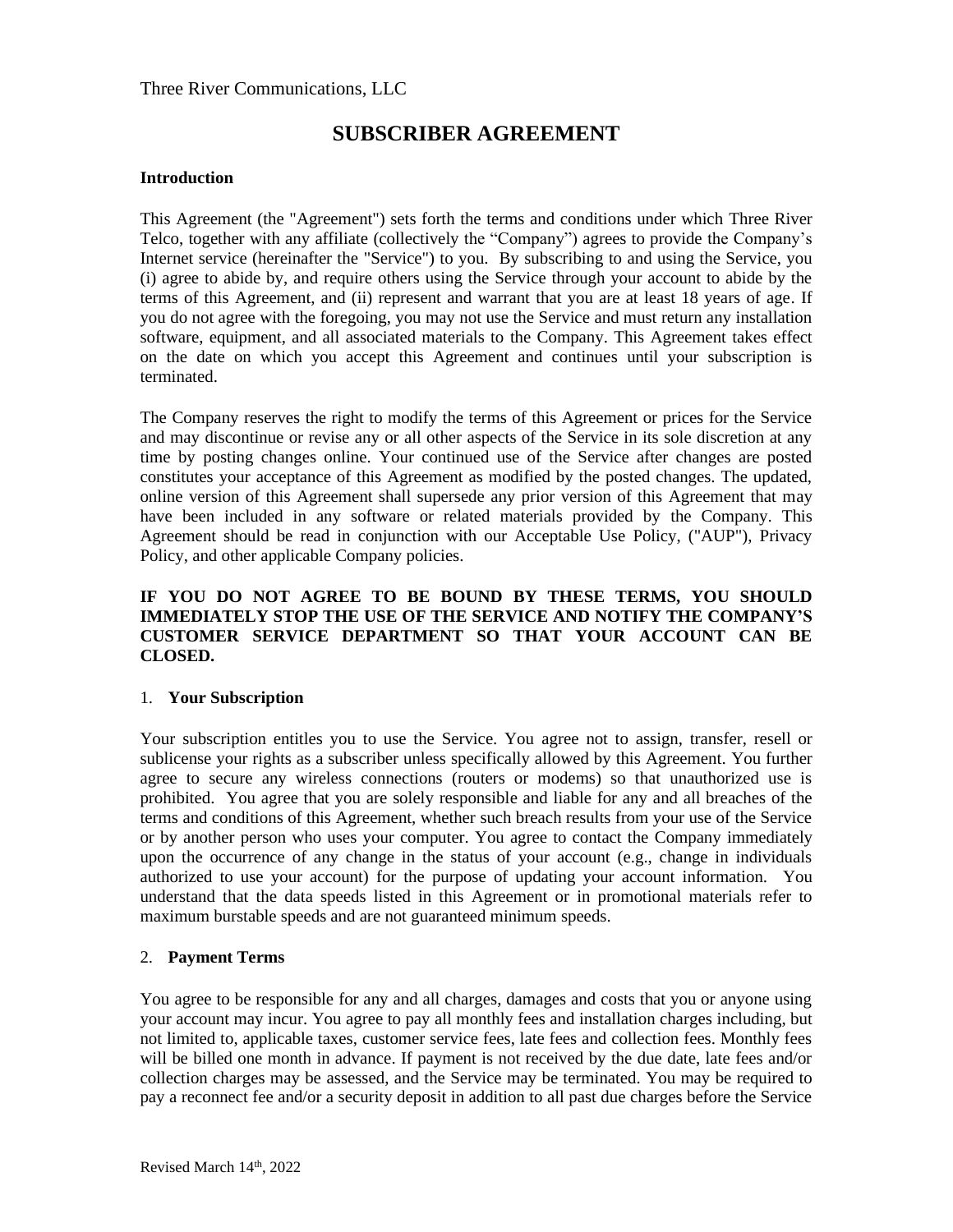is reconnected. You may incur charges including, without limitation, charges relating to the purchase of "premium" services, such as web space, business class services, or access to certain gaming sites in addition to those billed by the Company. All such charges, including all applicable taxes, are your sole responsibility.

# 3. **Software License**

To the extent applicable, the Company grants to you a limited, non-exclusive, non-transferable and non-assignable license to install and use the Company's access software (including software from third party vendors that the Company distributes, hereinafter referred to as the "Licensed Software"), to access and use the Service. The Company may modify the Licensed Software at any time, for any reason, and without providing notice of such modification to you. The Licensed Software constitutes confidential and proprietary information of the Company and the Company's licensors and contains trade secrets and intellectual property protected under United States copyright laws, international treaty provisions, and other laws. All right, title, and interest in and to the Licensed Software, including associated intellectual property rights, are and shall remain with the Company and its licensors. You agree to comply with the terms and conditions of all end user software license agreements accompanying any software or plug-ins to such software distributed by the Company in connection with the Service. Your right to use the Licensed Software terminates upon termination of this Agreement.

# 4. **Computer and Equipment Requirements**

At the time of initial installation of the Service, your computer equipment must comply with the Company's current minimum computer requirements and your computer must be free of viruses. You agree to only connect the Company-approved equipment to the Company's network. You will not remove any equipment owned by the Company (the "Equipment") from your premises ("Premises"). The Company may make changes to the Service that will require changes to your computer hardware, configuration settings, or software. It is solely your responsibility to make changes to hardware, configuration settings or software that are required to access the Service.

### 5. **Installation**

You authorize Company personnel and/or its agents to enter your Premises at mutually agreed upon times to install, maintain, inspect, repair and remove the Service. If you are not the owner of the Premises at which the Service is to be installed, you represent that you have obtained the consent of the owner of the Premises for the Company's personnel and/or its agents to enter the Premises for the purposes described above. You shall indemnify and hold the Company harmless from and against any claims of the owner of the Premises arising out of the performance of this Agreement. You agree that installation of the Service (including the Licensed Software) may require the Company's personnel and/or its agents to open your computer. You further acknowledge and agree that installation and/or use of the Service (including the Licensed Software) may result in the modification of your computer system's files and that the Company may periodically update the software to provide the Service. The Company neither represents, warrants, nor covenants that such modifications will not disrupt the normal operations of your computer. The Company shall have no liability whatsoever for any damage resulting from the installation and/or use of the Licensed Software or file modifications. The Company is not responsible for returning your computer to its original configuration prior to installation. The Company or its agents will supply and install certain software and, if required, hardware for a fee determined by the Company. The Company will also provide a "getting started guide" and online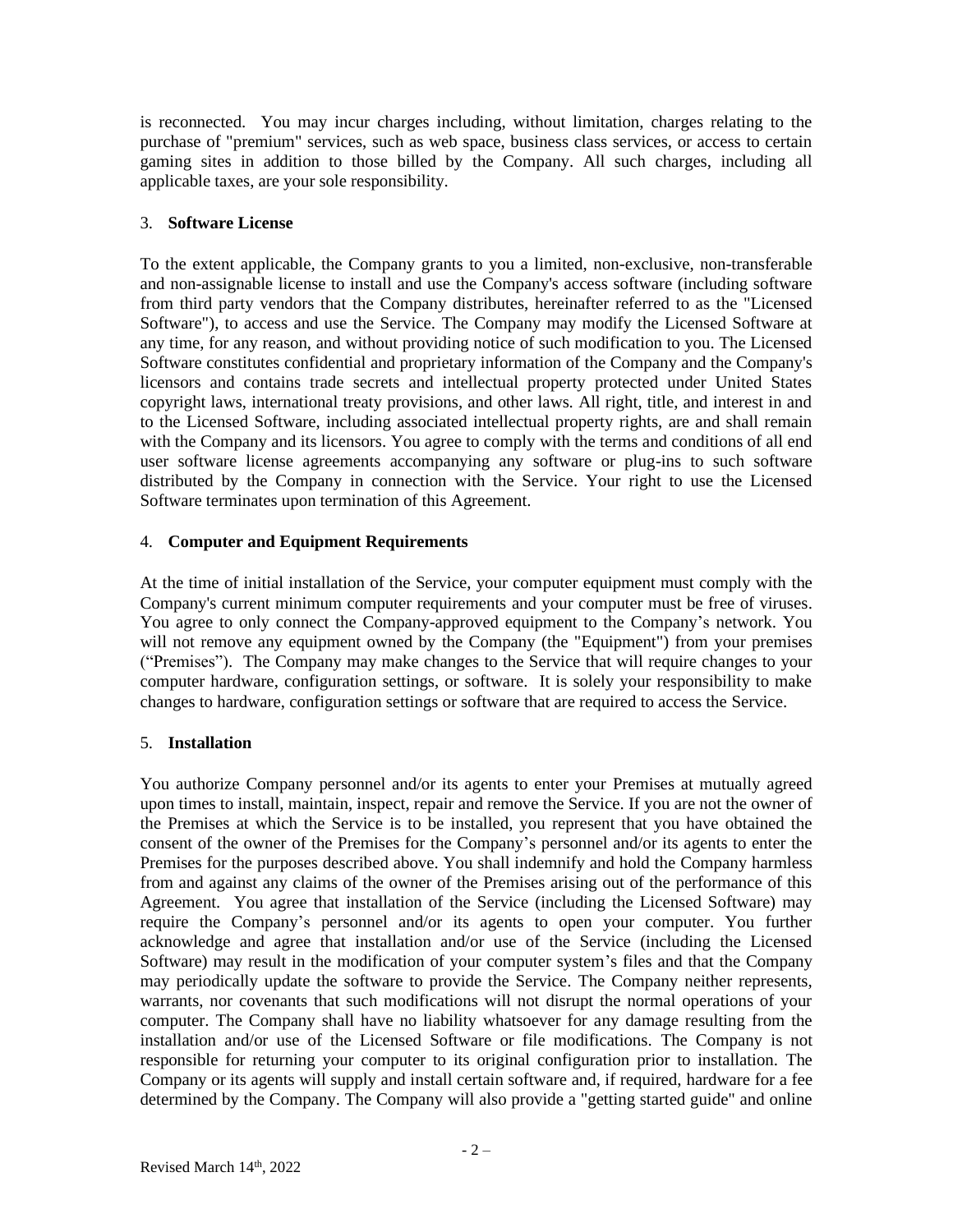instructions on how to use the Service. The Company shall use reasonable efforts to install the Service to full operational status, provided that your computer fulfills the minimum computer requirements set forth herein.

# 6. **Acceptable Use Policy**

You agree to use the Services strictly in accordance with the Acceptable Use Policy located at the Company's website [https://threeriver.net](https://threeriver.net/) which may be modified by the Company from time to time, and which is incorporated herein by reference and made a part of this Agreement.

# 7. **Posting to the Company Website**

You are solely responsible and liable for all material that you upload, post, email, transmit or otherwise make available via the Service, including, without limitation, material that you post to any Company website, or any third party vendor's service (e.g., newsgroups) that is used by the Company. The Company does not claim ownership of material you submit or make available for inclusion on the Service. However, with respect to material you submit or make available for inclusion on publicly accessible areas of the Service, you grant the Company world-wide, royalty free and non-exclusive license(s) to: Use your material in connection with the Company's business including, but not limited to, the rights to copy, distribute, publicly perform, publicly display, transmit, publish your name in connection with the material, and to prepare derivative works. No compensation will be paid with respect to the use of your material.

# 8. **Links to Third Party Websites**

In your use of the Service and/or the Company's website, you may encounter various types of links that enable you to visit websites operated or owned by third parties ("Third Party Site"). These links are provided to you as a convenience and are not under the control or ownership of the Company. The inclusion of any link to a Third Party Site is not (i) an endorsement by the Company of the Third Party Site, (ii) an acknowledgement of any affiliation with its operators or owners, or (iii) a warranty of any type regarding any information or offer on the Third Party Site. Your use of any Third Party Site is governed by the various legal agreements and policies posted at that website.

### 9. **Monitoring and Removal of Content**

The Company is under no obligation to monitor the Service. However, the Company reserves the right at all times and without notice to remove, restrict access to, or make unavailable, any content on its servers that it considers, in its sole discretion, to be obscene, lewd, lascivious, excessively violent, harassing, or otherwise objectionable, and to monitor, review, retain and/or disclose any content or other information in the Company's possession about or related to you, your use of the Services or otherwise as the Company deems necessary to satisfy any applicable law, regulation, legal process, or governmental request. The Company also retains the right to purge your email account or accounts in the event that any such account has not been accessed for at least three (3) months.

# 10. **Privacy**

You authorize the Company to make inquiries and to receive information about your credit history from others and to utilize such information in its decision regarding its provision of the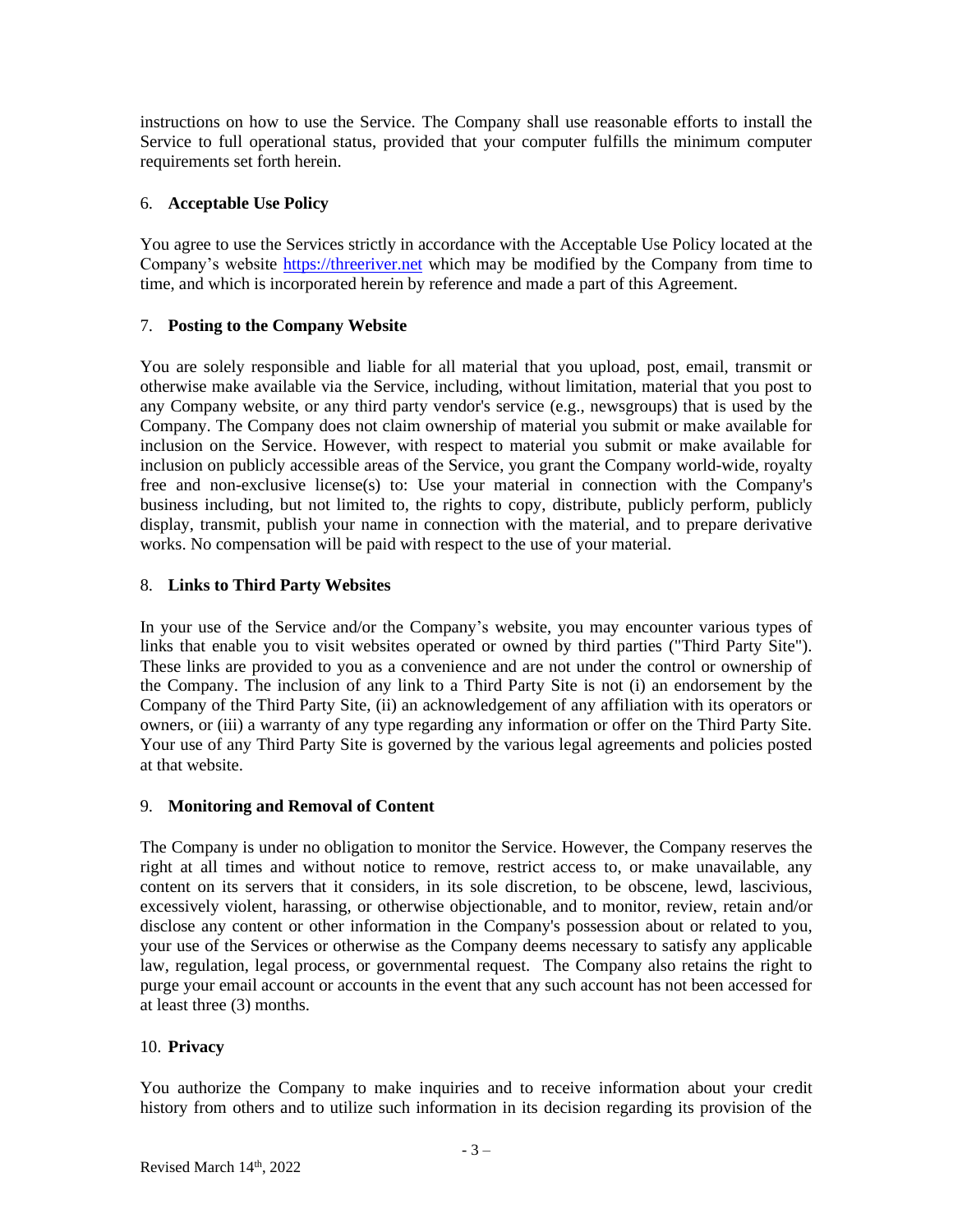Service to you. You agree that the Company may collect and disclose information concerning you and your use of the Service in the manner and for the purposes set forth herein and in the Company's Privacy Policy. The Company's Privacy Policy may be accessed at the Company's website <https://threeriver.net/privacy-policy/>.

### 11. **No Spam or Other Unsolicited Bulk Email**

The Company may immediately terminate any subscriber account that it determines, in its sole discretion, is transmitting or is otherwise connected with any "spam" or other unsolicited bulk email. You agree to pay the Company's damages for "spam" or unsolicited bulk email transmitted from or otherwise connected with your account. The Company reserves the right to block, reject or remove material that it considers, in its sole discretion, to be "spam" or other unsolicited bulk email from the Service and the Company shall have no liability for blocking any email considered to be "spam."

# 12. **Termination and Surviving Obligations**

The Company may terminate this Agreement and the Service immediately and without notice in the event that you violate the terms of this Agreement or the Company's Acceptable Use Policy. Either party may terminate this Agreement at any time without cause by providing the other party with no less than twenty-four (24) hours written notice of such termination. In the event of termination by you, you must notify the Company by telephone or by a non-electronic written submission. Email submissions shall not constitute effective notice. The Company may notify you of termination by electronic or other means. You expressly agree that upon termination of this Agreement for any or no reason: (i) You will pay the Company in full for your use of any Equipment and Service up to the later of the effective date of termination of this Agreement or the date on which the Service and any Equipment have been disconnected and returned to the Company; (ii) you will permit the Company to access the Premises at a reasonable time to remove any Equipment and other material provided by the Company; (iii) you will ensure the immediate return of any Equipment to the Company and you will return or destroy all copies of any software provided to you pursuant to this Agreement; and (iv) the Company is authorized to delete any files, programs, data and email messages associated with such account.

# 13. **Disclaimer of Warranties and Limitation of Liability**

You expressly agree that the Company is not responsible or liable for any content, act or omission of any third party including, without limitation, any threatening, defamatory, obscene, offensive, or illegal conduct, or any infringement of another's rights including, without limitation, privacy and intellectual property rights, and you hereby release the Company for any such claims based on the activities of third parties. THE SERVICE IS PROVIDED TO YOU "AS IS" WITHOUT WARRANTY OF ANY KIND. NEITHER THE COMPANY, NOR ITS AFFILIATES OR ANY OF ITS SUPPLIERS OR LICENSORS, EMPLOYEES OR AGENTS WARRANT THE SERVICE WILL BE UNINTERRUPTED OR ERROR-FREE OR FREE FROM VIRUSES OR OTHER HARMFUL MALICIOUS AGENTS EVEN IF ANTI-VIRUS MECHANISMS ARE DEPLOYED. THE COMPANY DOES NOT WARRANT THAT ANY DATA OR ANY FILES SENT BY OR TO YOU WILL BE TRANSMITTED IN UNCORRUPTED FORM OR WITHIN A REASONABLE PERIOD OF TIME. ALL REPRESENTATIONS AND WARRANTIES OF ANY KIND, EXPRESS OR IMPLIED, INCLUDING, WITHOUT LIMITATION, ANY WARRANTIES OF TITLE, NONINFRINGEMENT, FITNESS FOR A PARTICULAR PURPOSE AND MERCHANTABILITY ARE HEREBY EXCLUDED AND DISCLAIMED.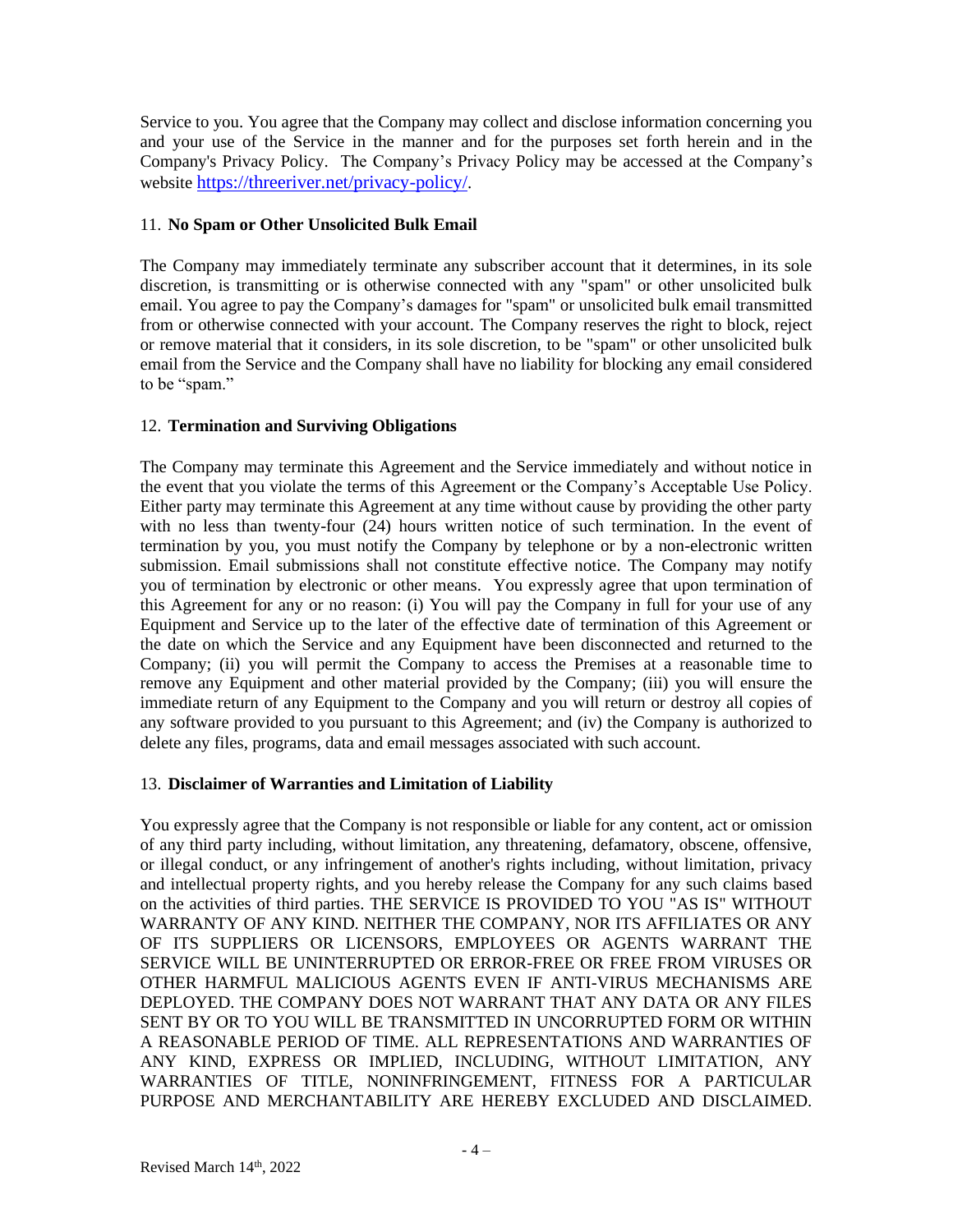THE COMPANY AND ITS EMPLOYEES, REPRESENTATIVES AND AGENTS ARE NOT LIABLE FOR ANY COSTS OR DAMAGES, ARISING DIRECTLY OR INDIRECTLY, FROM THE INSTALLATION OR USE OF THE LICENSED SOFTWARE, THE SERVICE (INCLUDING E-MAIL), EQUIPMENT FURNISHED BY THE COMPANY, OR THE COMPANY'S PROVISION OF TECHNICAL SERVICE AND SUPPORT FOR THE SERVICE EVEN IF SUCH DAMAGE RESULTS FROM THE NEGLIGENCE OR GROSS NEGLIGENCE OF A THE COMPANY INSTALLER, TECHNICIAN, OR CUSTOMER SERVICE REPRESENTATIVE, INCLUDING ANY INDIRECT, INCIDENTAL, EXEMPLARY, SPECIAL, PUNITIVE OR DAMAGES, REGARDLESS OF WHETHER OR NOT THE COMPANY HAS BEEN ADVISED OF THE POSSIBILITY OF SUCH DAMAGES. IN ANY EVENT, THE COMPANY'S CUMULATIVE LIABILITY TO YOU FOR ANY AND ALL CLAIMS RELATING TO THE USE OF THE SERVICE SHALL NOT EXCEED THE TOTAL AMOUNT OF SERVICE FEES PAID DURING THE IMMEDIATELY PRECEEDING TWELVE-MONTH PERIOD. YOU HEREBY RELEASE THE COMPANY FROM ANY AND ALL OBLIGATIONS, LIABILITIES, AND CLAIMS IN EXCESS OF THIS LIMITATION. THE COMPANY IS ALSO NOT LIABLE FOR ANY COSTS OR DAMAGES ARISING FROM OR RELATED TO YOUR BREACH OF THIS AGREEMENT. Your sole and exclusive remedies under this Agreement are as expressly set forth herein. Some states do not allow the exclusion or limitation of implied warranties, so the above exclusions or limitations may not apply to you.

### 14. **Indemnification**

You agree to indemnify and hold the Company, its affiliates, officers, directors and employees, harmless from any claim, demand, or damage, including costs and reasonable attorneys' fees, asserted by any third party due to or arising out of your use of or conduct on the Service. The Company will notify you within a reasonable period of time of any third party claim for which the Company seeks indemnification and will afford you the opportunity to participate in the defense of such claim, provided that your participation will not be conducted in a manner prejudicial to the Company's interests, as reasonably determined by the Company.

### 15. **Management of Network, Maintenance**

The Company reserves the right to manage its network for the greatest benefit of the greatest number of subscribers including, without limitation, the following: Rate limiting, rejection or removal of "spam" or otherwise unsolicited bulk email, anti-virus mechanisms, traffic prioritization and protocol filtering. You expressly accept that such action on the part of the Company may affect the performance of the Service. The Company reserves the right to enforce limits on specific features of the Service including, without limitation, email storage (including deletion of dormant or unchecked email), data capacity limitations and web hosting maximums. The Company will endeavor to perform planned service-affecting maintenance between 2:00 a.m. and 6:00 a.m. However, if exigent circumstances require maintenance at other times, the Company reserves the right to perform maintenance at such time as may be necessary. The Company will maintain a database of email contacts to be notified for maintenance that may be service affecting.

### 16. **Copyright and Trademark Notices**

Materials available on the Company website are or may be protected by copyright law. All other trademarks and service marks are the property of their respective owners.